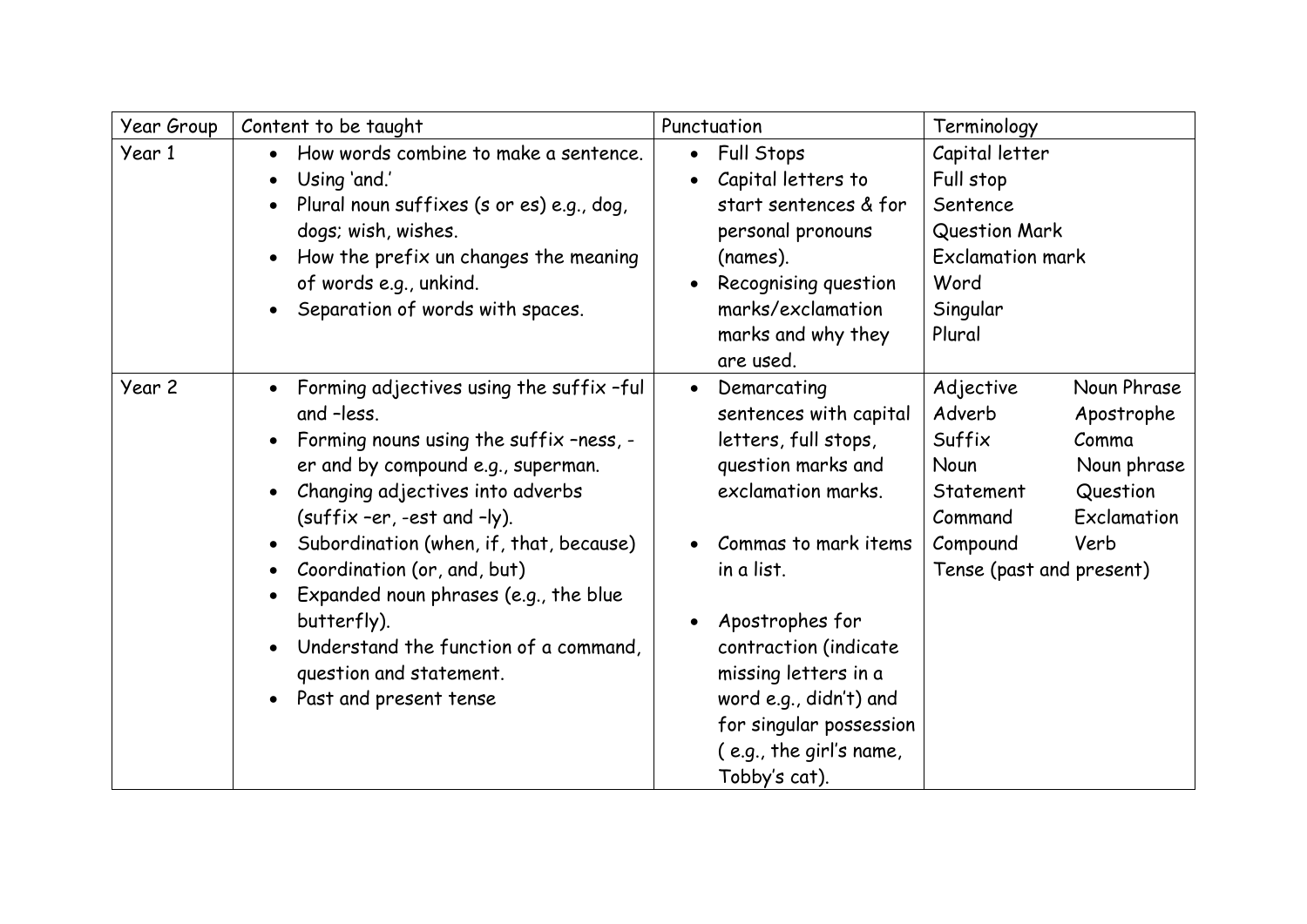| Year 3 | Form nouns using a range of prefixes<br>(super- anti- auto-).<br>Use a and an correctly.<br>Understand word families e.g., solve,<br>solution, solver, dissolve are all linked.<br>Use the following conjunctions: when,<br>before, while, so, because<br>Use the following adverbs: then, next,                                                                                                                                      | Inverted commas to indicate<br>speech.                                                                                                                                         | Direct speech<br>Preposition<br>Conjunction<br>Subordinate clause<br>Word family<br>Prefix<br>Subordinate clause<br>Clause<br>Consonant Vowel letter<br>Inverted commas/speech<br>marks |
|--------|---------------------------------------------------------------------------------------------------------------------------------------------------------------------------------------------------------------------------------------------------------------------------------------------------------------------------------------------------------------------------------------------------------------------------------------|--------------------------------------------------------------------------------------------------------------------------------------------------------------------------------|-----------------------------------------------------------------------------------------------------------------------------------------------------------------------------------------|
| Year 4 | soon, therefore<br>Use the following prepositions: before,<br>after, during, in, because of<br>Headings and subheadings<br>To understand the difference between                                                                                                                                                                                                                                                                       | Commas to mark fronted                                                                                                                                                         |                                                                                                                                                                                         |
|        | $\bullet$<br>the singular and plural possessive<br>apostrophe.<br>Use 'we were' instead of 'we was'<br>$\bullet$<br>Use 'I did' instead of 'I done'<br>$\bullet$<br>Use fronted adverbials (how, when and<br>$\bullet$<br>where starters to sentences).<br>Expand on detail to describe the noun<br>(e.g., the strict maths teacher with<br>curly hair).<br>Use of paragraphs to show a jump in<br>$\bullet$<br>time, place or topic. | adverbials.<br>Punctuation linked to direct<br>speech.<br>Apostrophes for singular and<br>plural possession (e.g.,<br>Singular - The cat's dinner<br>Plural- The cats' dinner) | Determiner<br>Pronoun<br>Adverbial<br>Possessive pronoun                                                                                                                                |